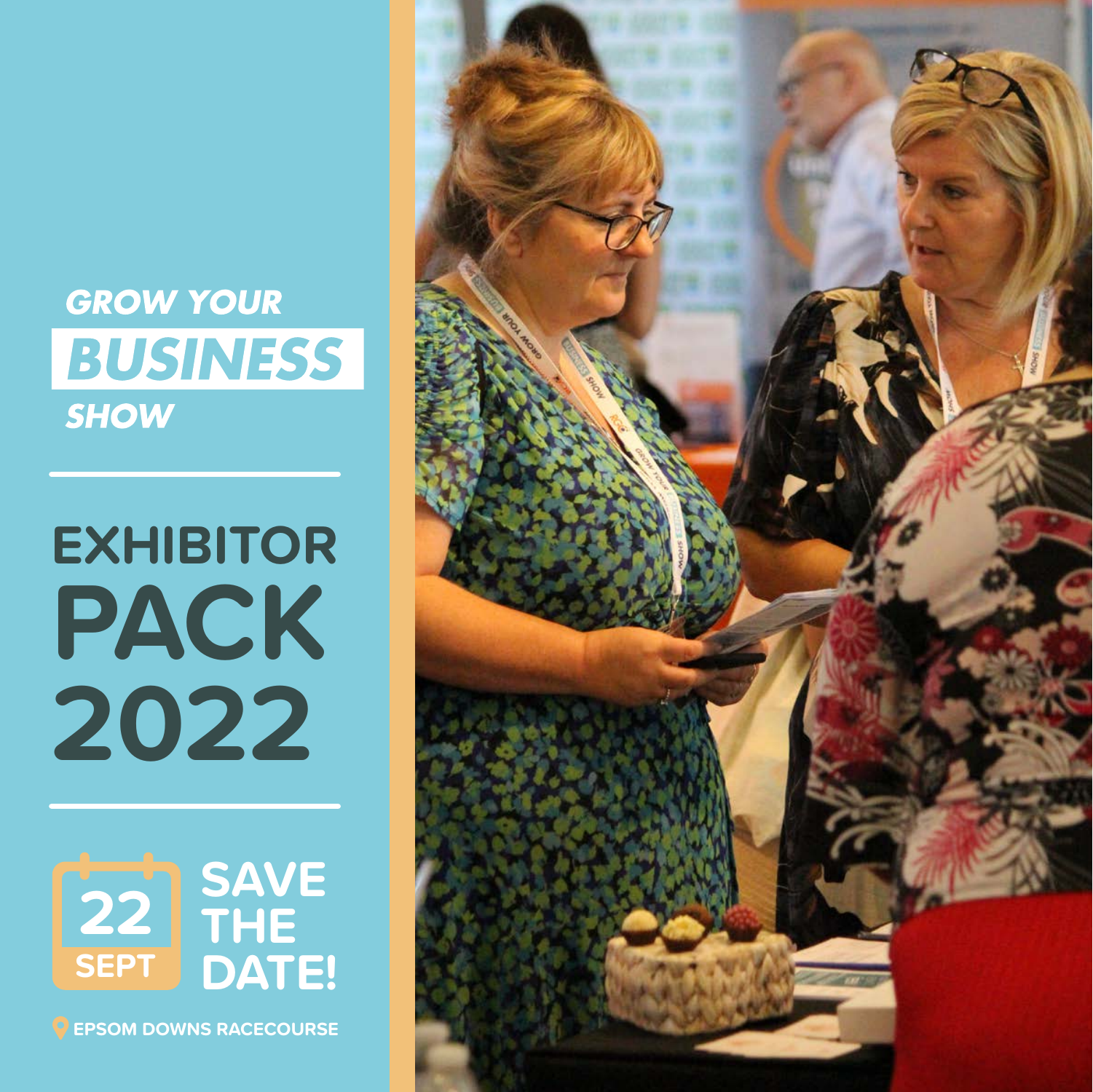



*Footfall was great, busy all day. Fantastic event!*

& NatWest

*What a fantastic job* 



Surrey<br>Chambers of<br>Commerce

*brilliant event with the right people there - well done!! No question that we will all be up for it again next year.*



*Speaking personally the best collection of worthwhile enquiries I have a had from an expo for some while, so now working through them and will be in touch with everyone by the end of the week. hashtag #GYBSUK Rocks!!*

> *Fantastic day, lots of leads and definitely looking forward to the next one.*



*It was great to be back at the Grow Your Business Show 2021 and re-connect in person with micro, SME and large businesses. A packed agenda with seminars, networking and high calibre panel discussions along with a steady footfall of delegates made this a productive and enjoyable event all round for us. Already looking forward to next year!*



*Standard of organisation of the event was excellent and the diversity of attendees was superb.*

| <b>iebestofepsomandewell</b> |  |
|------------------------------|--|
|                              |  |

*The best expo for business in a very long time. Was busy from start to finish. First class organisation and execution. Cannot rate highly enough.*

# **Nescot**

*Fantastic business expo, looking forward*

**COSTCO** 

*to 2020s show.*

**"CREATING A SENSE OF COMMUNITY & TOGETHERNESS IN BUSINESS"**

based Business Exhibition held at Epsom Downs Racecourse.

professional, open and friendly platform for Start-ups, SME's and large businesses looking to network, build relationships, gain new knowledge and keep up to date with the latest products & services.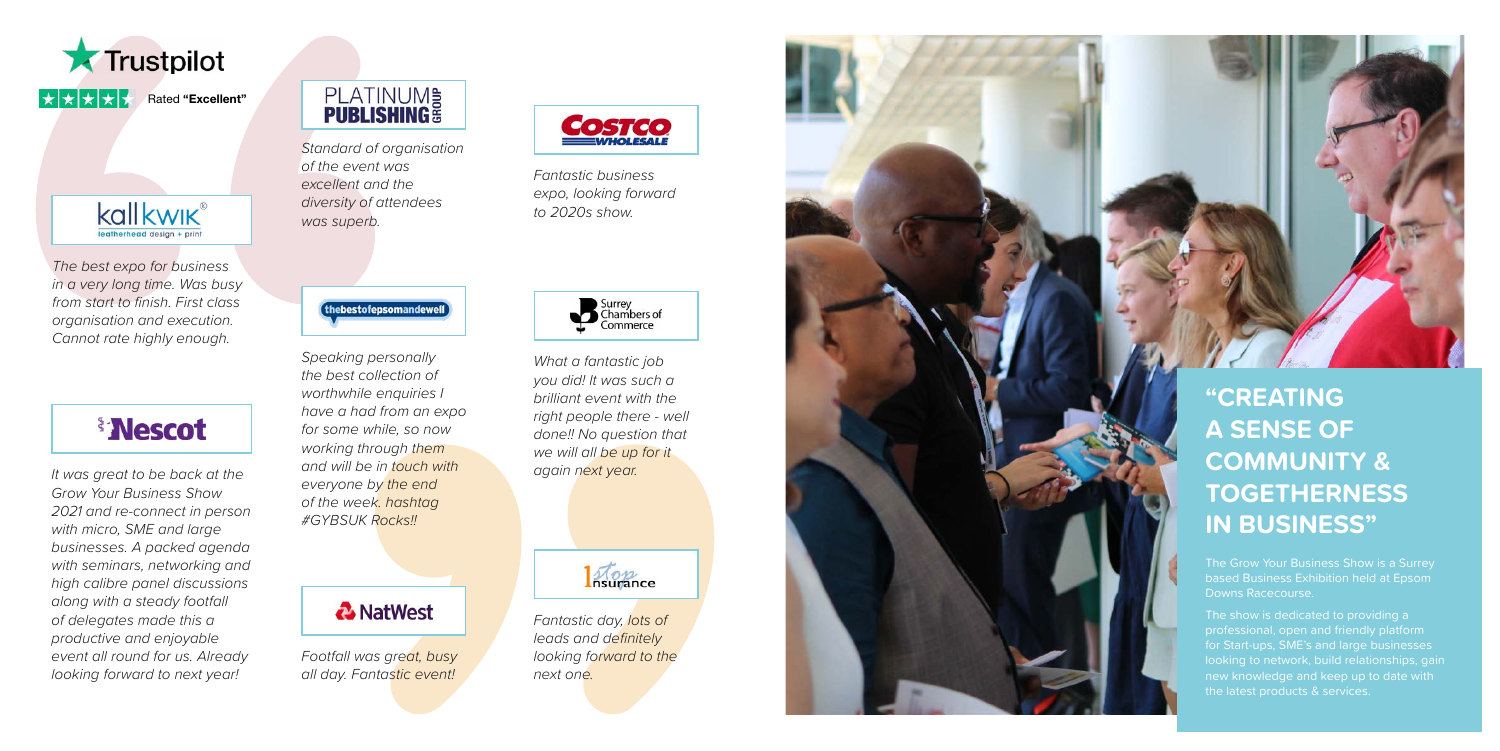# WHAT TO EXPECT

The previous shows in 2019 and 2021 were a huge success, with over 2000 attendees across the 2 events.

# EXHIBITING

We have helped the growth of 100's of start-ups, SME's and large corporations by offering our platform, which allows businesses to generate new leads, launch new products, grow their networks, source financial opportunities and market to a large, relevant live audience of show attendees.

This has led the Grow Your Business Show to quickly become Surrey's fastest growing business exhibition.

If you want to give your business the best opportunity for growth and development, development, book your exhibition stand today and reserve your space at GYBS 2022.

Exhibitors have the perfect platform to network, build relationships, gain new business, launch new products, promote their brand and keep up to date with the latest industry news.

**Towards M25 Junction 9**

Epsom Town Centre

Tattenham Corner Station

**Epsom Downs Station >>** 









## **[CLICK HERE TO BOOK A STAND](https://www.growyourbusinessshow.co.uk/)**



# THE DAY INCLUDES:

- **Surrey Chambers Morning Networking**
- Business seminars by keynote speakers  $\bullet$
- **Women's power panel**
- **1-2-1 business clinics**
- Expert business panel  $\bullet$
- **•** Free business advice
- **Speed networking**
- **Meet the buyers**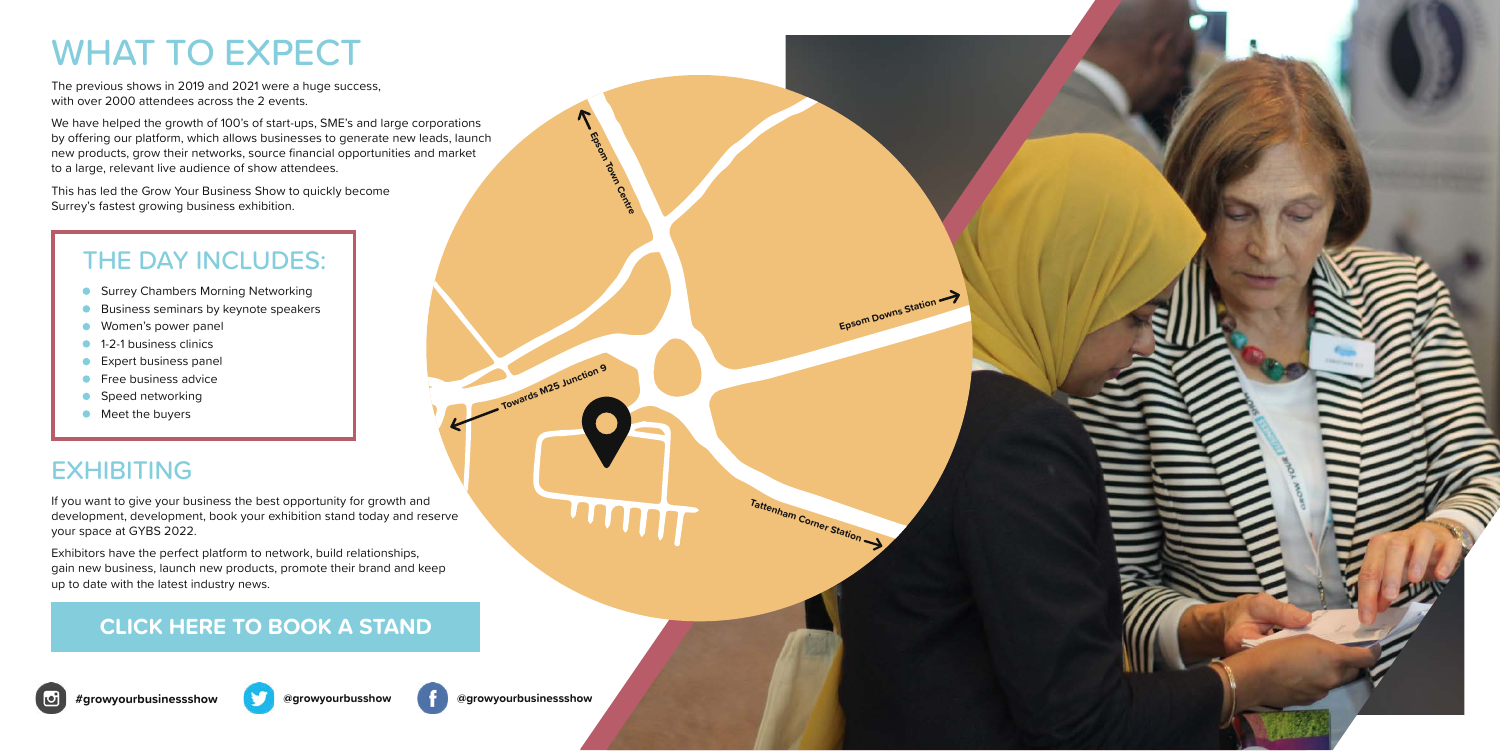- 2x1 Metre open space
- 1 x Table & table linen
- $\cdot$  2 x Chairs
- Electricity & broadband
- Company name, logo, description & website hyperlink on official show site
- Company name, logo & description in official show guide
- Company logo exposure on all digital show marketing
- Company announced as exhibitor on all social media platforms

### FURTHER **OPTIONS**

- 3x2 Metre open space
- 1 x Table & table linen
- $\overline{\cdot}$  2 x Chairs
- Electricity & broadband
- Company name, logo, description & website hyperlink on official show site
- Company name, logo & description in official show guide
- Company logo exposure on all digital show marketing
- Company announced as exhibitor on all social media platforms
- 1/2 Page advertisement in the official show guide
- Company profile insert (provided by company) in official delegate bags

#### **£495**

# **PACKAGES**

### PACKAGE 01

### PACKAGE 02

#### **£695**

#### **SHOW GUIDE ADVERTISING**

As a preferred supplier of GYBS we are delighted to offer all exhibitors, sponsors and media partners a 25% discount on all your printing needs. kallkwik<sup>®</sup>

- 1/2 Page: £135
- Full Page: £250
- Double Page: £300

Produce engaging, professional [videos & photos to promote your](mailto:reelfeel%40icloud.com?subject=GYBSEXPO15)  services across Reel Feel, GYBS's and your own social platforms. Receive a 15% discount on all packages. reelfeel

30 minute seminar:  $f450$ 

**Delegate** bag leaflets: £135

- **• 4x3 Metre open space**
- **• 2 x Tables & table linen**
- **• 4 x Chairs**
- **• Electricity & broadband**
- **• Company name, logo, description & website hyperlink on official show site**
- **• Company name advertised as show sponsor on official show site**
- **• Company name, logo & description in official show guide and on front cover**
- **• Company advertised as show sponsor in official show guide**
- **• Company advertised as sponsor on all show marketing**
- **• Company announced as sponsor on all social media platforms**
- **• Full page advertisement in the official show guide**
- **• Company logo exposure as show sponsor on all show venue screens**
- **• Company advertised as show sponsor on all show signage (internal & external)**
- **• Company profile insert (provided by company) in official delegate bags**
- **• Direct email to show attendees (post-show)**

### SHOW SPONSOR

#### **£2500**

## SUPPLIER PROMO OFFERS

#### **[Kallkwik Leatherhead](http://kkletherhead.co.uk)**

**Quote GYBSEXPO25 to kkletherhead.co.uk**

#### **Reel Feel Productions**

**Quote GYBSEXPO15 to reelfeel@icloud.com**

Lanyard sponsor: £385

Morning network branding sponsor: £250

Seminar room sponsor: £350

Email marketing: Starts from £650

### **CLICK HERE TO [BOOK A STAND](https://www.growyourbusinessshow.co.uk/)**